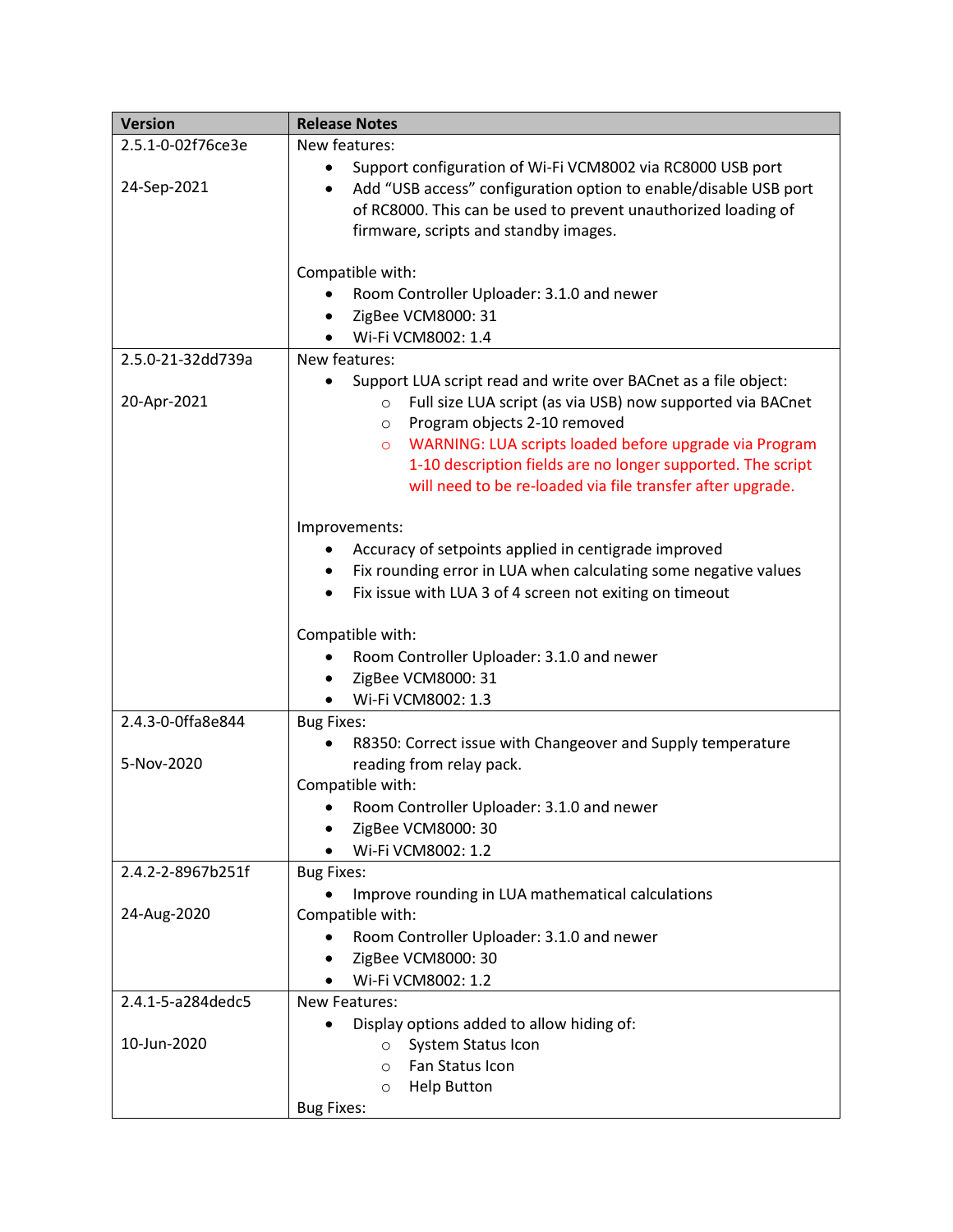|                                                                    | Backlight flashes dark each minute on LUA configuration pages<br>$\bullet$<br>Compatible with:                                                                                                                                          |  |
|--------------------------------------------------------------------|-----------------------------------------------------------------------------------------------------------------------------------------------------------------------------------------------------------------------------------------|--|
|                                                                    |                                                                                                                                                                                                                                         |  |
|                                                                    | Room Controller Uploader: 3.1.0 and newer<br>٠                                                                                                                                                                                          |  |
|                                                                    | ZigBee VCM8000: 30                                                                                                                                                                                                                      |  |
|                                                                    | WARNING: Not backwards compatible with previous ZigBee                                                                                                                                                                                  |  |
|                                                                    | <b>VCMs</b>                                                                                                                                                                                                                             |  |
|                                                                    | Wi-Fi VCM8002: 1.2                                                                                                                                                                                                                      |  |
| 2.4.0-135-30526e5d9                                                | New Features:                                                                                                                                                                                                                           |  |
|                                                                    | Disable Dehumidification by default<br>$\bullet$                                                                                                                                                                                        |  |
| 20-May-2020                                                        | WARNING: If Dehumidification Lockout was left at default, it<br>$\circ$                                                                                                                                                                 |  |
|                                                                    | will change from Enabled to Disabled after upgrade. If                                                                                                                                                                                  |  |
|                                                                    | Dehumidification is enabled, please check this value after                                                                                                                                                                              |  |
|                                                                    | upgrading.                                                                                                                                                                                                                              |  |
|                                                                    | Occupancy: Support "Schedule AND Motion" and "Schedule OR                                                                                                                                                                               |  |
|                                                                    | Motion" occupancy modes                                                                                                                                                                                                                 |  |
|                                                                    | Add points to allow use of all Universal Inputs as Thermistor, Binary<br>$\bullet$                                                                                                                                                      |  |
|                                                                    | or Voltage from LUA                                                                                                                                                                                                                     |  |
|                                                                    | Add selectable CO2 source<br>٠                                                                                                                                                                                                          |  |
|                                                                    | Use wireless door/window sensor without requiring UI16/17 to be<br>٠                                                                                                                                                                    |  |
|                                                                    | set as door/window                                                                                                                                                                                                                      |  |
|                                                                    | Display Time source on clock configuration pages<br>٠                                                                                                                                                                                   |  |
|                                                                    | Populate standby setpoint values when in relative mode<br>$\bullet$                                                                                                                                                                     |  |
|                                                                    | With ZigBee VCM 30:                                                                                                                                                                                                                     |  |
|                                                                    | Support ZigBee 3.0<br>$\circ$                                                                                                                                                                                                           |  |
|                                                                    | Support Low (legacy) and Normal security levels<br>$\circ$                                                                                                                                                                              |  |
|                                                                    | Support 20 ZigBee sensors<br>$\circ$                                                                                                                                                                                                    |  |
|                                                                    | WARNING: After upgrading from VCM 20-24, Green Power<br>$\circ$                                                                                                                                                                         |  |
|                                                                    | sensor (SED-CO2-G-5045 or SED-TRH-G-5045) will need to                                                                                                                                                                                  |  |
|                                                                    | be recommissioned                                                                                                                                                                                                                       |  |
|                                                                    | With Wi-Fi VCM 1.1:                                                                                                                                                                                                                     |  |
|                                                                    | RC8650: Support Facility Expert integration<br>$\circ$                                                                                                                                                                                  |  |
|                                                                    | Support reception of time via NTP<br>$\circ$                                                                                                                                                                                            |  |
|                                                                    | Changes:                                                                                                                                                                                                                                |  |
|                                                                    | BACnet: Minor point changes needed to support 20 sensors:                                                                                                                                                                               |  |
|                                                                    | MSI.309 changes from Wireless Green Power<br>$\circ$                                                                                                                                                                                    |  |
|                                                                    | <b>Communication Status to Effective Temperature Sensor</b>                                                                                                                                                                             |  |
|                                                                    | MSI.310 changes from Wireless Green Power Battery to<br>$\circ$                                                                                                                                                                         |  |
|                                                                    | Wireless Zone 11 Status<br>MSI.311 changes from Wireless Green Power - Remove to<br>$\circ$<br>Wireless Device 11 - Battery<br>MSI.312 changes from Effective Temperature Sensor to<br>$\circ$<br>Wireless Zone 11 Communication Status |  |
|                                                                    |                                                                                                                                                                                                                                         |  |
|                                                                    |                                                                                                                                                                                                                                         |  |
|                                                                    |                                                                                                                                                                                                                                         |  |
|                                                                    |                                                                                                                                                                                                                                         |  |
|                                                                    | <b>Bug Fixes:</b>                                                                                                                                                                                                                       |  |
|                                                                    | Modbus reads failed on 2.3.x (COREGAM-3273)                                                                                                                                                                                             |  |
| RC8650: Fan was continuously on when unoccupied in Smart Mode<br>٠ |                                                                                                                                                                                                                                         |  |
|                                                                    | (COREGAM-3241)                                                                                                                                                                                                                          |  |
|                                                                    | Compatible with:                                                                                                                                                                                                                        |  |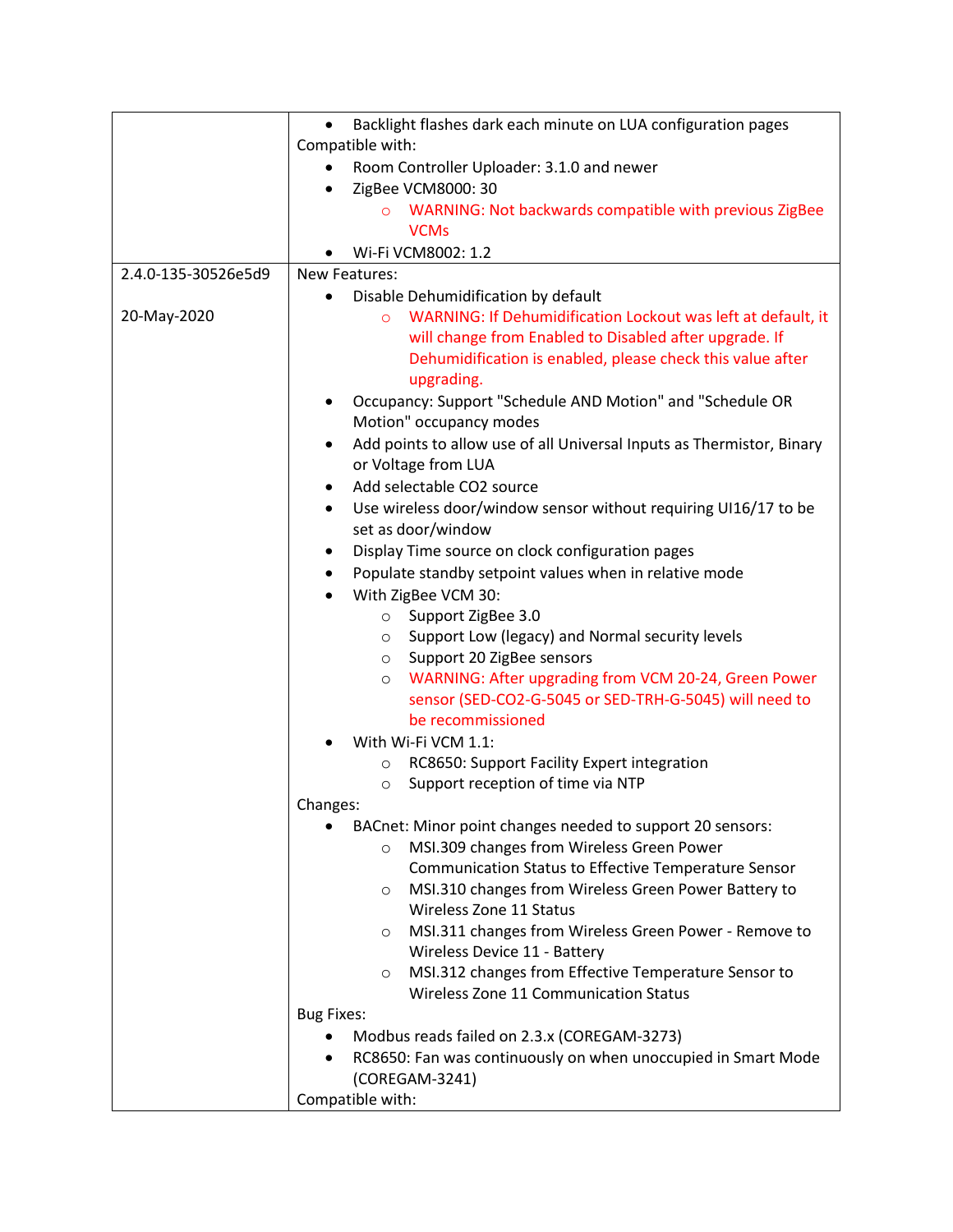|                                                   | Room Controller Uploader: 3.1.0 and newer<br>$\bullet$                                                                                                                                                           |                                                              |  |
|---------------------------------------------------|------------------------------------------------------------------------------------------------------------------------------------------------------------------------------------------------------------------|--------------------------------------------------------------|--|
|                                                   | ZigBee VCM: 30<br>WARNING: Not backwards compatible with previous ZigBee<br>$\circ$                                                                                                                              |                                                              |  |
|                                                   | <b>VCMs</b>                                                                                                                                                                                                      |                                                              |  |
|                                                   | Wi-Fi VCM: 1.1                                                                                                                                                                                                   |                                                              |  |
| 2.3.1-0-80edaf58c                                 | Limited release via Technical Support only!                                                                                                                                                                      |                                                              |  |
| 4-Sep-2019                                        | Contains a work around for Wi-Fi Module network loss (WCM-1444), where<br>RC8000 monitors the Wi-Fi Network Status and resets the Wi-Fi Module if it<br>was online, then goes offline continuously for one hour. |                                                              |  |
| 2.3.0-177-3ef29bf83                               | New features:                                                                                                                                                                                                    |                                                              |  |
| 22-Jul-2019                                       | Support Z8250 VAV Room Controller<br>Add adjustable time to standby image and long message display<br>(COREGAM-2975)<br>Improve detection and handling of faults on inputs                                       |                                                              |  |
|                                                   | Compatible with:                                                                                                                                                                                                 |                                                              |  |
|                                                   | Room Controller Uploader: 3.1.0 and newer                                                                                                                                                                        |                                                              |  |
|                                                   | ZigBee VCM: 24<br>$\bullet$                                                                                                                                                                                      |                                                              |  |
|                                                   |                                                                                                                                                                                                                  | Hardware: (See "BD" number on sticker on back of thermostat) |  |
|                                                   | <b>Model</b>                                                                                                                                                                                                     | <b>BD</b> number                                             |  |
|                                                   | 8350U0B                                                                                                                                                                                                          | 026-0473                                                     |  |
|                                                   | 8350U5B(PIR)                                                                                                                                                                                                     | 026-0472                                                     |  |
|                                                   | 8350U5BP(PIR,ZB)                                                                                                                                                                                                 | 026-0453                                                     |  |
|                                                   | 8650U0B                                                                                                                                                                                                          | 026-0471                                                     |  |
|                                                   | 8650U5B(PIR)                                                                                                                                                                                                     | 026-0470                                                     |  |
|                                                   | 8650U5BP(PIR,ZB)                                                                                                                                                                                                 | 026-0454                                                     |  |
|                                                   | <b>R8350A0B</b>                                                                                                                                                                                                  | 026-0475                                                     |  |
|                                                   | R8350A5B(PIR)                                                                                                                                                                                                    | 026-0474                                                     |  |
|                                                   | R8350A5BP(PIR,ZB)                                                                                                                                                                                                | 026-0452                                                     |  |
|                                                   | Z8250                                                                                                                                                                                                            | All references                                               |  |
| 2.2.0-113-41f47fa0                                | <b>New Features:</b>                                                                                                                                                                                             |                                                              |  |
|                                                   | Support VCM8002V5031 Wi-Fi Module                                                                                                                                                                                |                                                              |  |
| 01-Apr-2019                                       | Support Effective Mode (MSI.314) and Setpoint (AI.329) via Service                                                                                                                                               |                                                              |  |
|                                                   | View and BACnet                                                                                                                                                                                                  |                                                              |  |
| Display ZigBee VCM IEEE Address in Network screen |                                                                                                                                                                                                                  |                                                              |  |
|                                                   | Update BACnet BTL certification, various small changes<br>٠                                                                                                                                                      |                                                              |  |
| Add BACnet Poll Rate to Network screen            |                                                                                                                                                                                                                  |                                                              |  |
|                                                   | Fixes:                                                                                                                                                                                                           |                                                              |  |
|                                                   | Fixed an issue where some BACnet instance numbers could not be<br>$\bullet$                                                                                                                                      |                                                              |  |
|                                                   | set via the network screens (COREGAM-2782)                                                                                                                                                                       |                                                              |  |
|                                                   | Extend BACnet maximum COV lifetime from 8 to 24 hours<br>$\bullet$<br>(COREGAM-2912)                                                                                                                             |                                                              |  |
|                                                   | 8650: Fix issue where W1 was not disabled if Outdoor Temperature                                                                                                                                                 |                                                              |  |
|                                                   | was greater than the High Balance Point (COREGAM-2907)                                                                                                                                                           |                                                              |  |
|                                                   | Fix issue where graphics file was occasionally corrupted during<br>upload (COREGAM-2839)                                                                                                                         |                                                              |  |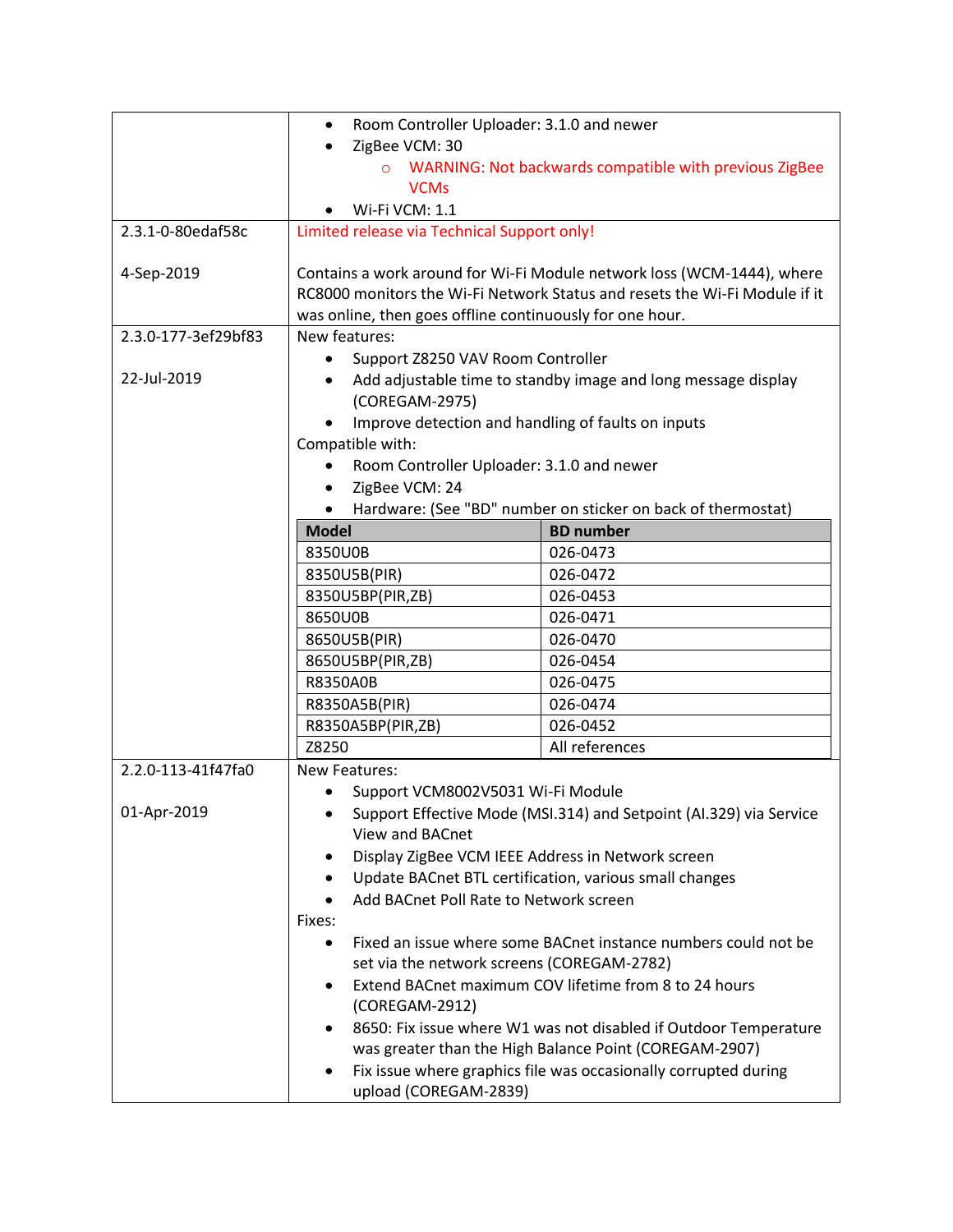|                  | R8350: Fix issue where Pulsed Heat output did not follow Occupied                                                              |                                                              |  |
|------------------|--------------------------------------------------------------------------------------------------------------------------------|--------------------------------------------------------------|--|
|                  | state when configured as "Occ out" (COREGAM-2780)<br>Compatible with:                                                          |                                                              |  |
|                  |                                                                                                                                |                                                              |  |
|                  | Room Controller Uploader: 3.1.0 and newer                                                                                      |                                                              |  |
|                  | ZigBee VCM: 23<br>$\bullet$                                                                                                    |                                                              |  |
|                  | Hardware: (See "BD" number on sticker on back of thermostat)                                                                   |                                                              |  |
|                  | <b>Model</b>                                                                                                                   | <b>BD</b> number                                             |  |
|                  | 8350U0B                                                                                                                        | 026-0473                                                     |  |
|                  | 8350U5B(PIR)                                                                                                                   | 026-0472                                                     |  |
|                  | 8350U5BP(PIR,ZB)                                                                                                               | 026-0453                                                     |  |
|                  | 8650U0B                                                                                                                        | 026-0471                                                     |  |
|                  | 8650U5B(PIR)                                                                                                                   | 026-0470                                                     |  |
|                  | 8650U5BP(PIR,ZB)                                                                                                               | 026-0454                                                     |  |
|                  | R8350A0B                                                                                                                       | 026-0475                                                     |  |
|                  | R8350A5B(PIR)                                                                                                                  | 026-0474                                                     |  |
|                  | R8350A5BP(PIR,ZB)                                                                                                              | 026-0452                                                     |  |
| 2.1.1-22-9976868 | <b>New Features:</b>                                                                                                           |                                                              |  |
|                  |                                                                                                                                | Support ECM Fan Motors on 8350 and R8350 models (COREGAM-    |  |
| 20-Sep-2018      | 2434)                                                                                                                          |                                                              |  |
|                  | Support Japanese language (COREGAM-2609)                                                                                       |                                                              |  |
|                  | Support Hebrew language (COREGAM-2624)<br>$\bullet$                                                                            |                                                              |  |
|                  | Fixes:                                                                                                                         |                                                              |  |
|                  | ٠                                                                                                                              | Fix issue where changes to BACnet COV increments were not    |  |
|                  |                                                                                                                                | accepted on some AO and AV points if a COV configuration     |  |
|                  | previously existed (COREGAM-2640)<br>Restore LUA points UI19-24 (AV202-206) previously removed in                              |                                                              |  |
|                  |                                                                                                                                |                                                              |  |
|                  | 2.0.0                                                                                                                          |                                                              |  |
|                  | Compatible with:                                                                                                               |                                                              |  |
|                  | Room Controller Uploader: 3.1.0 and newer<br>٠                                                                                 |                                                              |  |
|                  | ZigBee VCM: 22<br>$\bullet$                                                                                                    |                                                              |  |
|                  | $\bullet$                                                                                                                      | Hardware: (See "BD" number on sticker on back of thermostat) |  |
|                  | <b>Model</b>                                                                                                                   | <b>BD</b> number                                             |  |
|                  | 8350U0B                                                                                                                        | 026-0473                                                     |  |
|                  | 8350U5B(PIR)                                                                                                                   | 026-0472                                                     |  |
|                  | 8350U5BP(PIR,ZB)                                                                                                               | 026-0453                                                     |  |
|                  | 8650U0B                                                                                                                        | 026-0471                                                     |  |
|                  | 8650U5B(PIR)                                                                                                                   | 026-0470                                                     |  |
|                  | 8650U5BP(PIR,ZB)                                                                                                               | 026-0454                                                     |  |
|                  | R8350A0B                                                                                                                       | 026-0475                                                     |  |
|                  | R8350A5B(PIR)                                                                                                                  | 026-0474                                                     |  |
|                  | R8350A5BP(PIR,ZB)                                                                                                              | 026-0452                                                     |  |
| 2.0.1-2-819368b  | <b>New Features:</b>                                                                                                           |                                                              |  |
|                  | Support backup and restore of RC8000 thermostat configuration.<br>Requires Room Controller Uploader 3.1.0 or newer (GAMMATOOL- |                                                              |  |
| 15-Aug-2018      |                                                                                                                                |                                                              |  |
|                  | 193)                                                                                                                           |                                                              |  |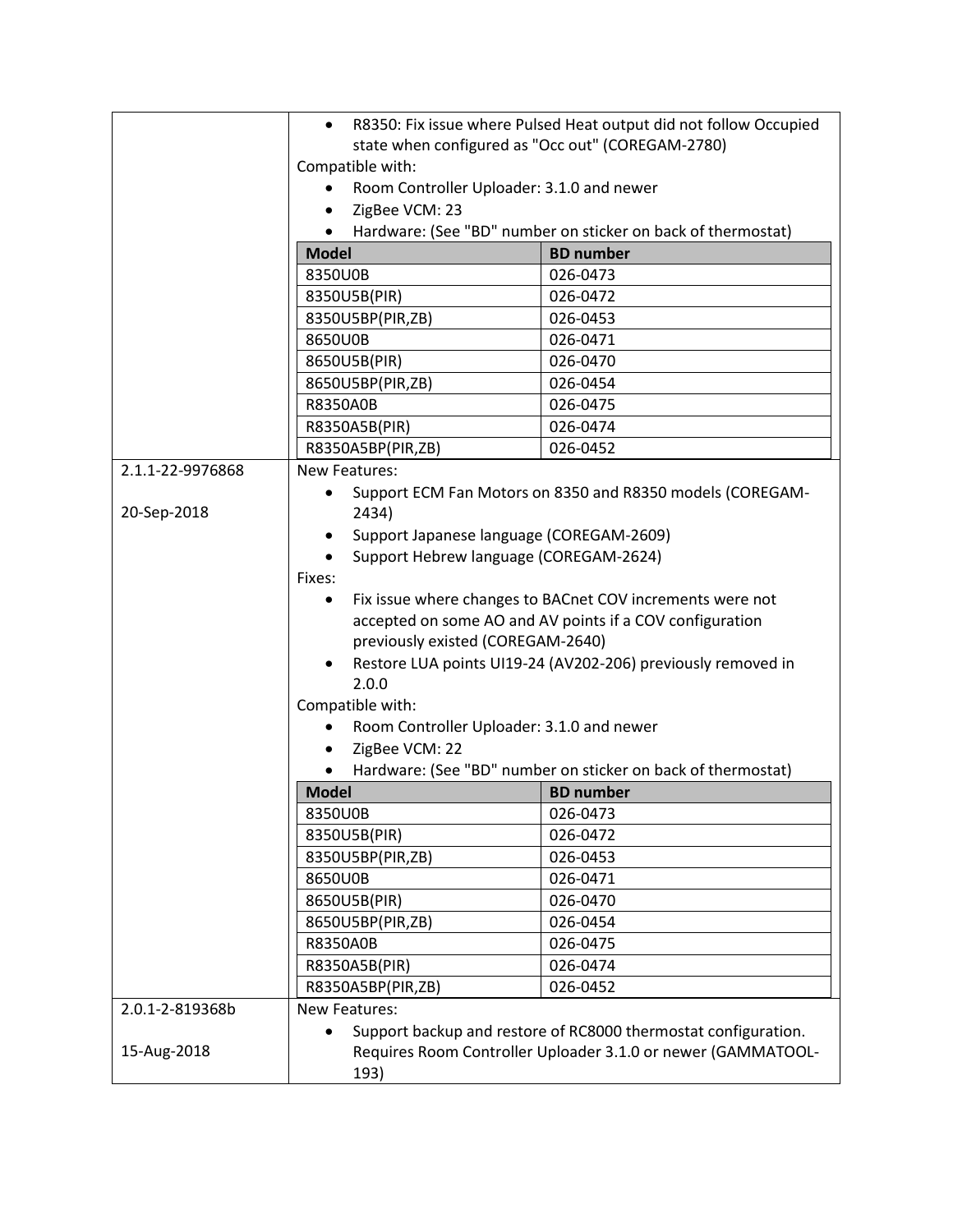|                   | Compensate Relative Humidity values from internal sensor to                                                                                  |                                                              |  |
|-------------------|----------------------------------------------------------------------------------------------------------------------------------------------|--------------------------------------------------------------|--|
|                   | improve accuracy across temperature range (COREGAM-2625)<br>Fixes:                                                                           |                                                              |  |
|                   | Fix issue in 2.0.0 firmware with local temperature measurement,<br>$\bullet$<br>where room temperatures below 68f/20c could read up to 6f/3c |                                                              |  |
|                   | high then suddenly revert to the true value (COREGAM-2605)                                                                                   |                                                              |  |
|                   | Compatible with:                                                                                                                             |                                                              |  |
|                   | Room Controller Uploader:                                                                                                                    |                                                              |  |
|                   | 3.0.0 or newer<br>$\circ$                                                                                                                    |                                                              |  |
|                   | 3.1.0 required for Configuration Backup/Restore<br>$\circ$<br>ZigBee VCM: 20<br>Hardware: (See "BD" number on sticker on back of thermostat) |                                                              |  |
|                   |                                                                                                                                              |                                                              |  |
|                   |                                                                                                                                              |                                                              |  |
|                   | <b>Model</b>                                                                                                                                 | <b>BD</b> number                                             |  |
|                   | 8350U0B                                                                                                                                      | 026-0473                                                     |  |
|                   | 8350U5B(PIR)                                                                                                                                 | 026-0472                                                     |  |
|                   | 8350U5BP(PIR,ZB)                                                                                                                             | 026-0453                                                     |  |
|                   | 8650U0B                                                                                                                                      | 026-0471                                                     |  |
|                   | 8650U5B(PIR)                                                                                                                                 | 026-0470                                                     |  |
|                   | 8650U5BP(PIR,ZB)<br>R8350A0B                                                                                                                 | 026-0454<br>026-0475                                         |  |
|                   | R8350A5B(PIR)                                                                                                                                | 026-0474                                                     |  |
|                   | R8350A5BP(PIR,ZB)                                                                                                                            | 026-0452                                                     |  |
| 2.0.0-313-a860f13 | New Features:                                                                                                                                |                                                              |  |
|                   |                                                                                                                                              |                                                              |  |
| 06-Apr-2018       | Increase LUA script memory size to 80kB (COREGAM-1520)<br>Support upgrade of ZigBee VCM (internal and external) (COREGAM-<br>٠<br>1638)      |                                                              |  |
|                   | Support internal ZigBee VCM (COREGAM-1678)                                                                                                   |                                                              |  |
|                   | Add new user interface colors: Red, Pink, Purple, Orange & Black<br>(COREGAM-1932)                                                           |                                                              |  |
|                   | Increase number of generic LUA variables from 6 to 12 (COREGAM-<br>2226)                                                                     |                                                              |  |
|                   | Fixes:                                                                                                                                       |                                                              |  |
|                   | Improve response time of economizer when room temperature is<br>close to setpoint (COREGAM-2233)                                             |                                                              |  |
|                   | Compatible with:                                                                                                                             |                                                              |  |
|                   | Room Controller Uploader: 3.0.0 or newer                                                                                                     |                                                              |  |
|                   | ZigBee VCM: 20<br>$\bullet$                                                                                                                  |                                                              |  |
|                   |                                                                                                                                              | Hardware: (See "BD" number on sticker on back of thermostat) |  |
|                   | <b>Model</b>                                                                                                                                 | <b>BD</b> number                                             |  |
|                   | 8350U0B                                                                                                                                      | 026-0473                                                     |  |
|                   | 8350U5B(PIR)                                                                                                                                 | 026-0472                                                     |  |
|                   | 8350U5BP(PIR,ZB)                                                                                                                             | 026-0453                                                     |  |
|                   | 8650U0B                                                                                                                                      | 026-0471                                                     |  |
|                   | 8650U5B(PIR)                                                                                                                                 | 026-0470                                                     |  |
|                   | 8650U5BP(PIR,ZB)                                                                                                                             | 026-0454                                                     |  |
|                   | R8350A0B                                                                                                                                     | 026-0475                                                     |  |